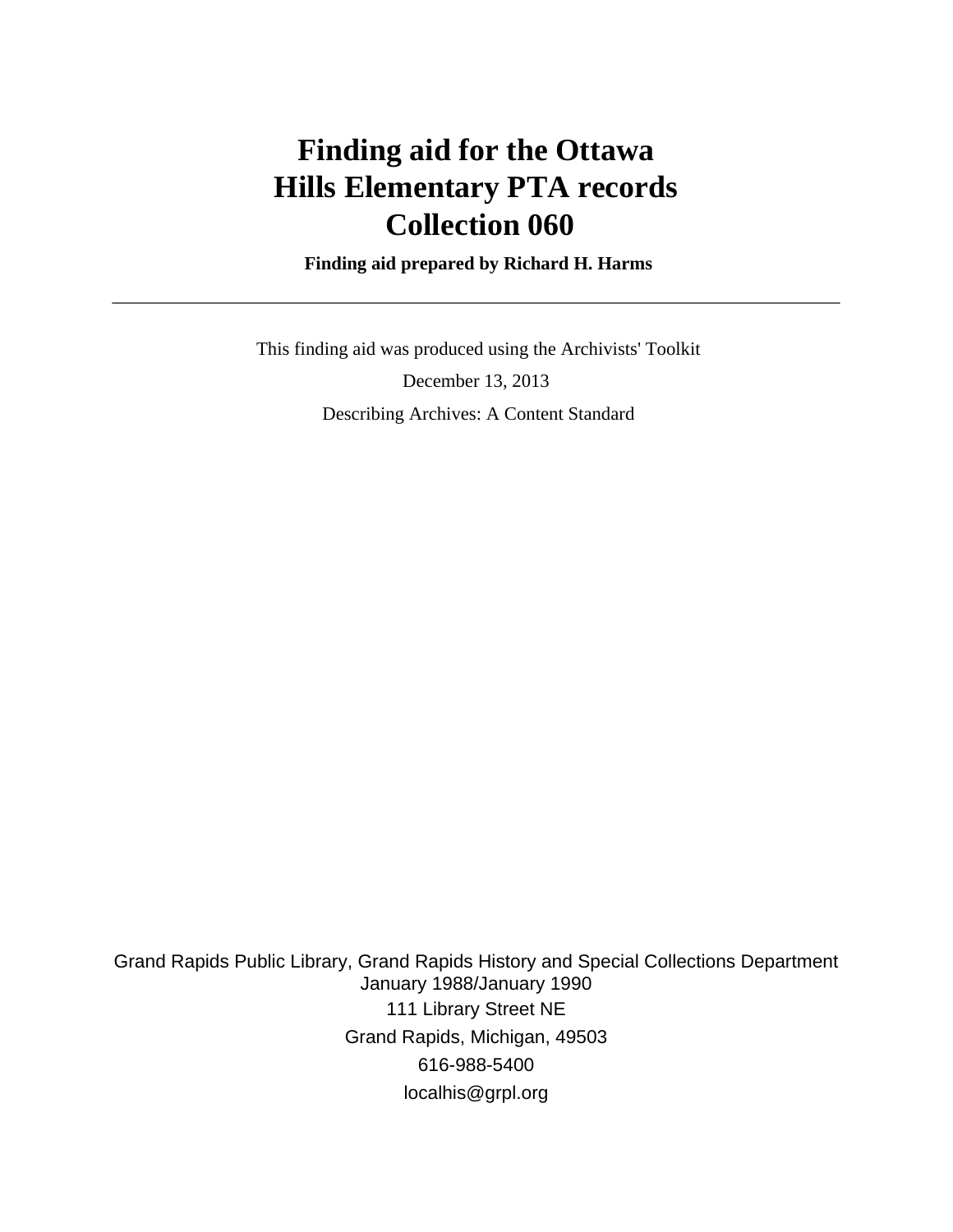# **Table of Contents**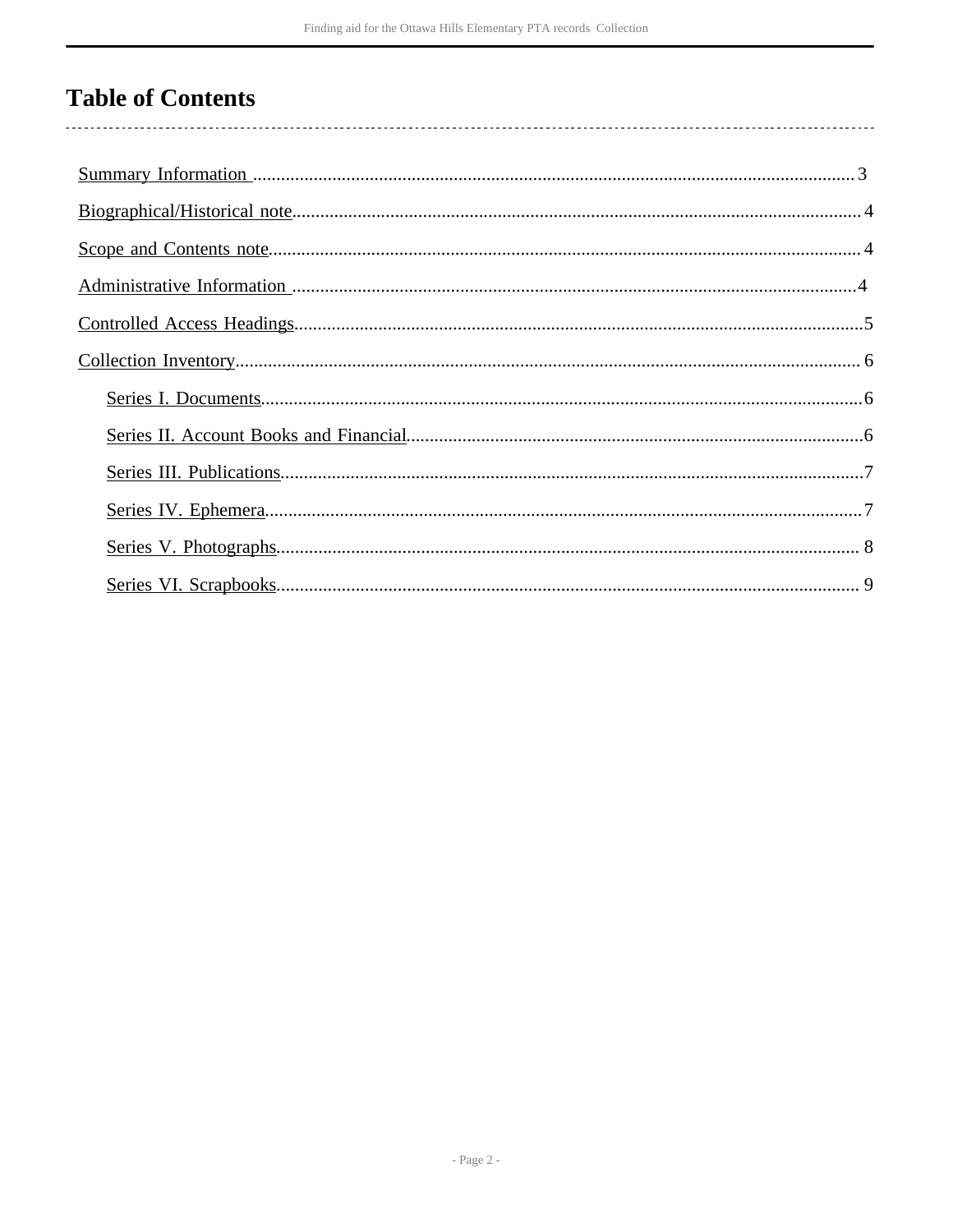# <span id="page-2-0"></span>**Summary Information**

| <b>Repository</b> | Grand Rapids Public Library, Grand Rapids History and Special<br><b>Collections Department</b>                                                                                                                                                                                                                                                                                                                                                                                                                                                                     |
|-------------------|--------------------------------------------------------------------------------------------------------------------------------------------------------------------------------------------------------------------------------------------------------------------------------------------------------------------------------------------------------------------------------------------------------------------------------------------------------------------------------------------------------------------------------------------------------------------|
| <b>Title</b>      | Ottawa Hills Elementary PTA records                                                                                                                                                                                                                                                                                                                                                                                                                                                                                                                                |
| Date [inclusive]  | 1929-1980                                                                                                                                                                                                                                                                                                                                                                                                                                                                                                                                                          |
| <b>Extent</b>     | 2.8 Linear feet Seven boxes                                                                                                                                                                                                                                                                                                                                                                                                                                                                                                                                        |
| Language          | English                                                                                                                                                                                                                                                                                                                                                                                                                                                                                                                                                            |
| <b>Abstract</b>   | The Ottawa Hills Elementary (Grand Rapids, Mich.) Parent Teacher<br>Association (PTA) was founded in 1929. This collection consists primarily<br>of meeting minutes from the organization's founding until 1956 and a<br>scrapbook compilation of the organization's history from 1929 to 1970.<br>The scrapbook contains extensive information on fund raising, school<br>administration, the school physical plant, parent-teacher relations, civil<br>defense procedures, room mother programs and names of the various<br>people involved in the organization. |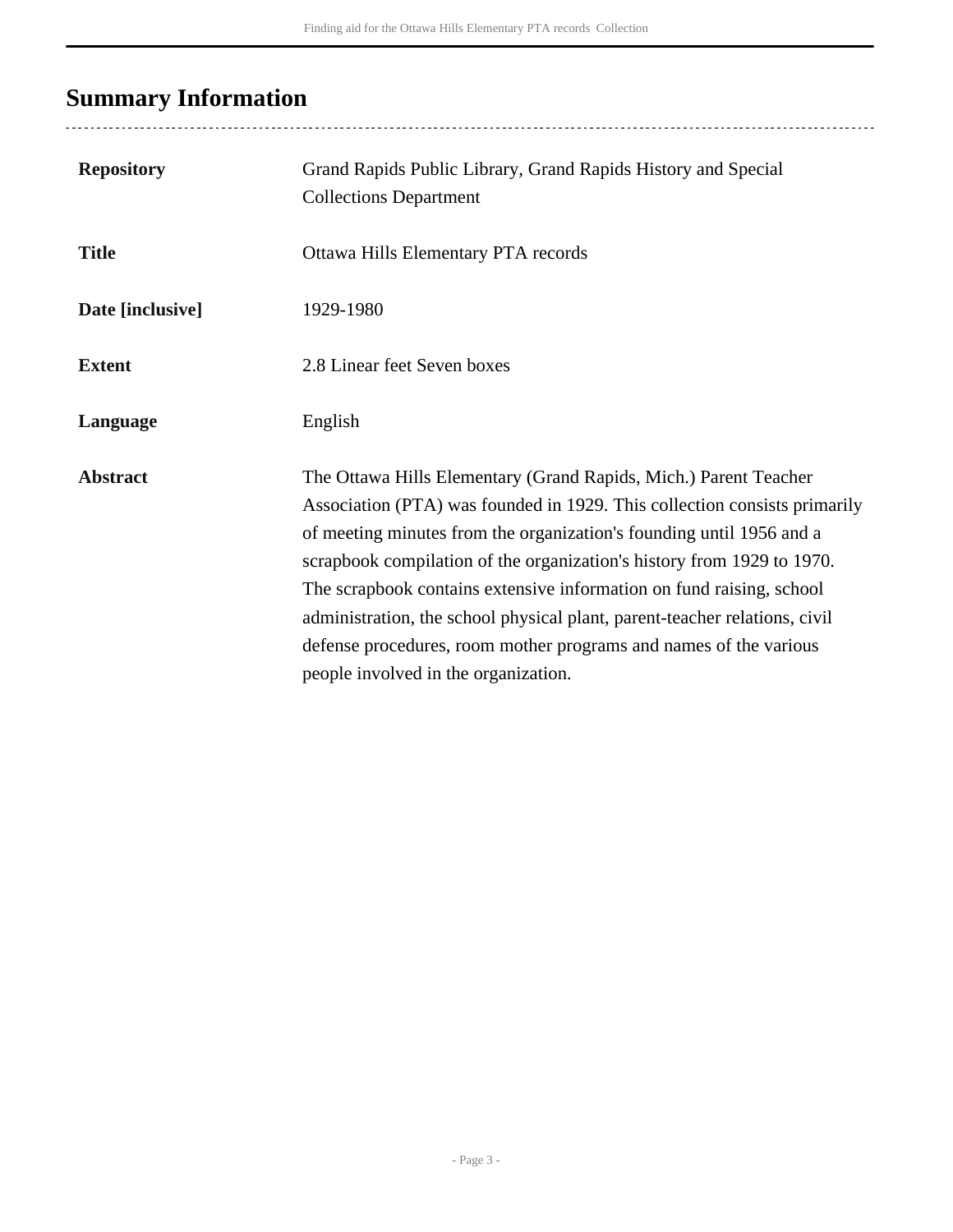# <span id="page-3-0"></span>**Biographical/Historical note**

The Ottawa Hills Elementary School was opened in 1925, but did not provide instruction for grades K-4. Children in these grades had to attend other schools in the school district's system. In 1929 parents from the school's neighborhood petitioned the school board to add K-4 instruction to the school. The school board agreed, so in the fall of 1929 the school also had classes for K-4. As a result, the parents who had led the petition drive met on 20 October 1929 and founded the Parent-Teacher Association. The first officers were Mrs. Hilton Adams, Mrs. Roger Verseput, Mrs. A.D. Rathbone, IV and Mrs. William H. North.

## <span id="page-3-1"></span>**Scope and Contents note**

The collection documents the founding and development of the Ottawa Hills Elementary Parent Teacher Association (PTA). The PTA was involved in providing room mother service to assist teachers, raising funds for school equipment and supplies, fostering a close rapport between parents and teachers and during the 1950s were very active in establishing civil defense procedures for the school. The minutes and scrapbooks provide the names of the officers over the years as well as committee and subcommittee reports which provide an insight into the parents' concerns at various time periods.

# <span id="page-3-2"></span>**Administrative Information**

### **Publication Information**

Grand Rapids Public Library, Grand Rapids History and Special Collections Department January 1988/ January 1990

### **Immediate Source of Acquisition note**

Ottawa Hills Elementary PTA, accession number 00-000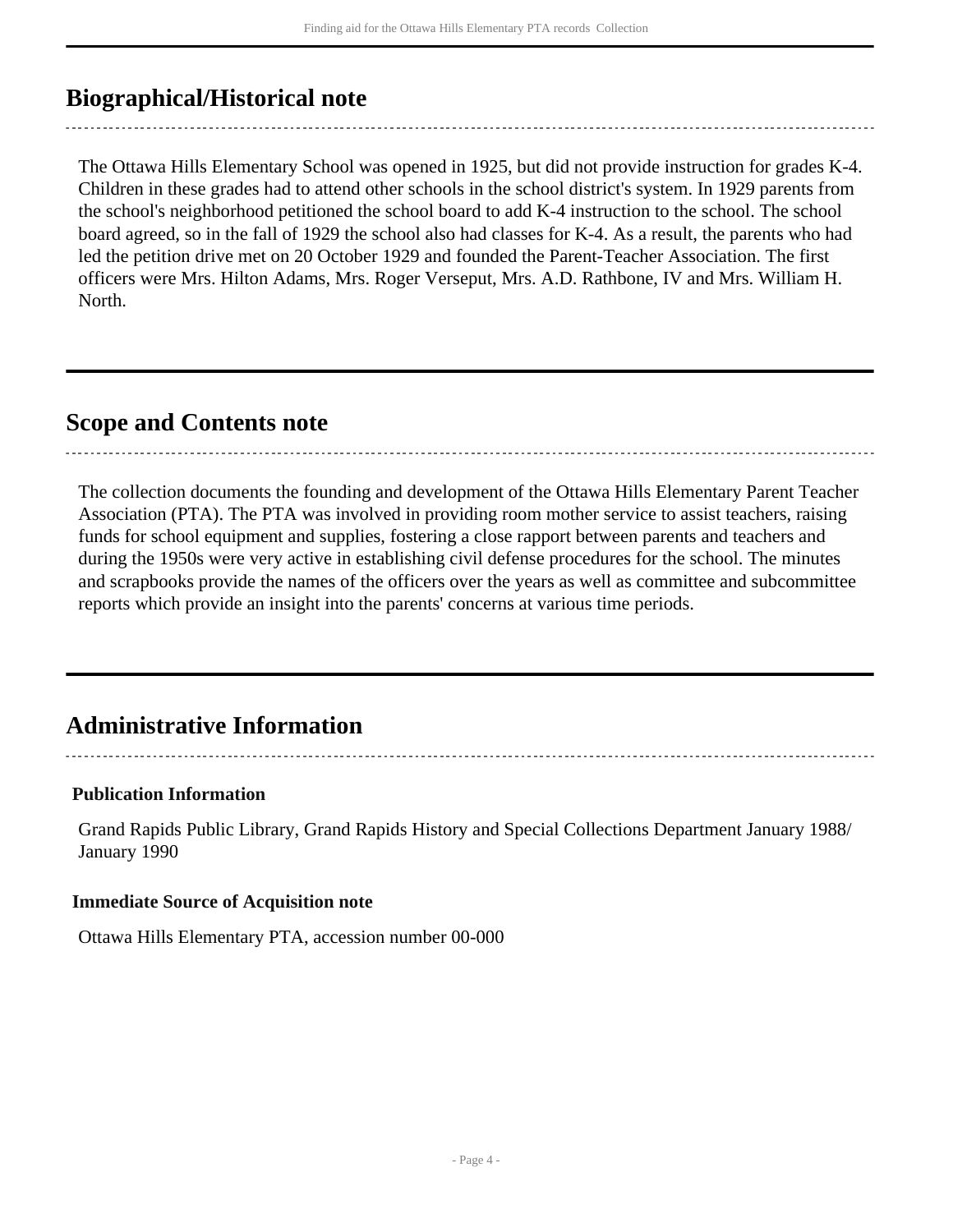# <span id="page-4-0"></span>**Controlled Access Headings**

 $\overline{a}$ 

### **Corporate Name(s)**

• Ottawa Hills Elementary School. (Grand Rapids, Mich.)

### **Geographic Name(s)**

• Grand Rapids (Mich.) -- History

## **Subject(s)**

- Elementary schools -- Michigan -- Grand Rapids
- Parents' and teacher's associations -- Michigan -- Grand Rapids -- History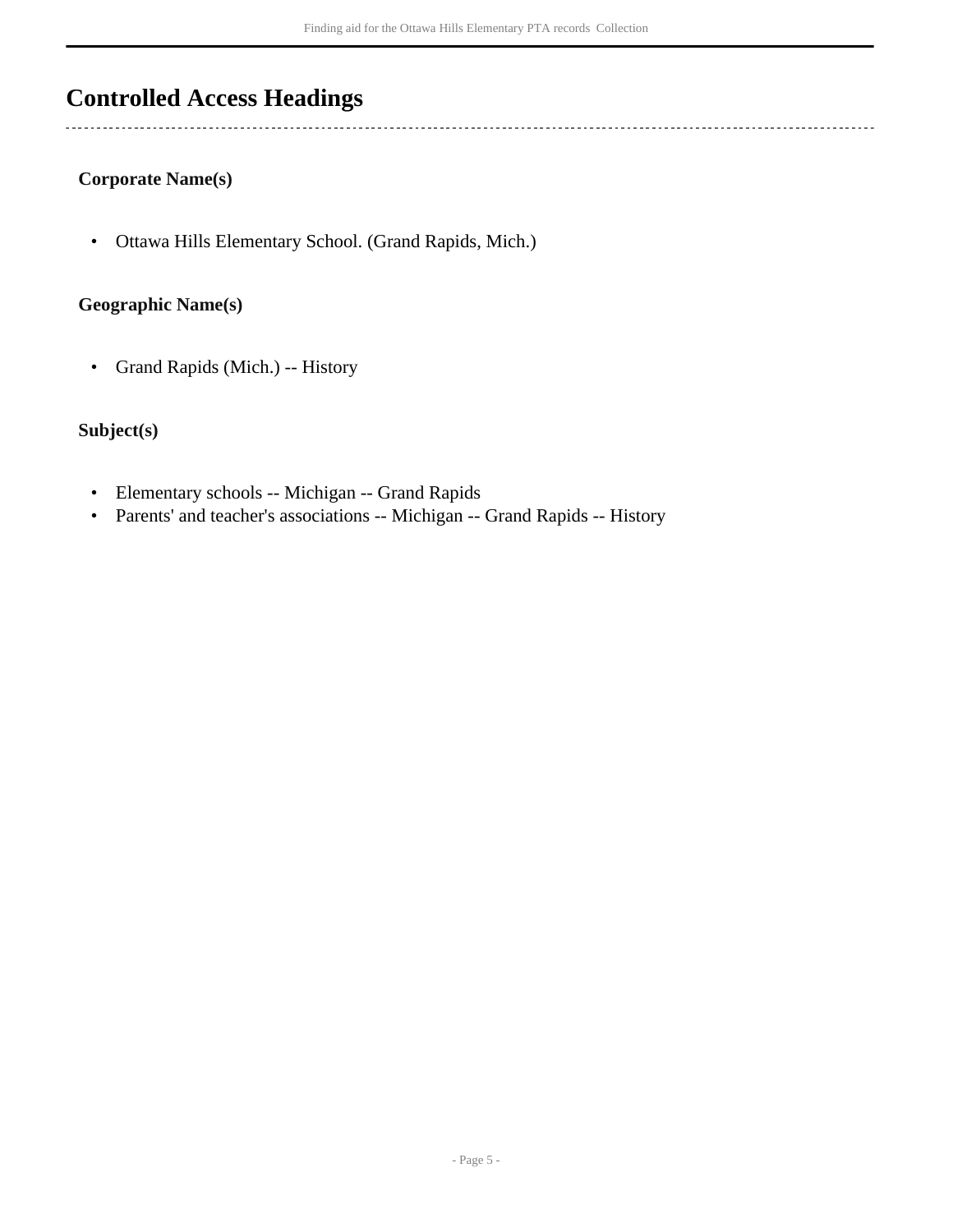# <span id="page-5-0"></span>**Collection Inventory**

#### <span id="page-5-1"></span>**Series I. Documents 1929-1932**

#### **Scope and Contents note**

Document the official transactions of the group as well as the officers and various committees; includes news bulletins, budgets, committee reports and financial records. 0.67 cu.ft.

|                                 | <b>Box</b>   | Folder |
|---------------------------------|--------------|--------|
| By-Laws and Officers, 1958-1968 | $\mathbf{1}$ | 1      |
| Minutes, 1929-1933              | 1            | 2      |
| Minutes, 1946-1950              | $\mathbf{1}$ | 3      |
| Minutes, 1950-1956              | 1            | 4      |
| Community Council, 1954-1966    | 1            | 5      |
| Planning Committee, 1958        |              | 6      |

### <span id="page-5-2"></span>**Series II. Account Books and Financial 1961-1964, 1967-1972**

### **Scope and Contents note**

Single entry bookkeeping ledgers of the groups finances. 2 volumes.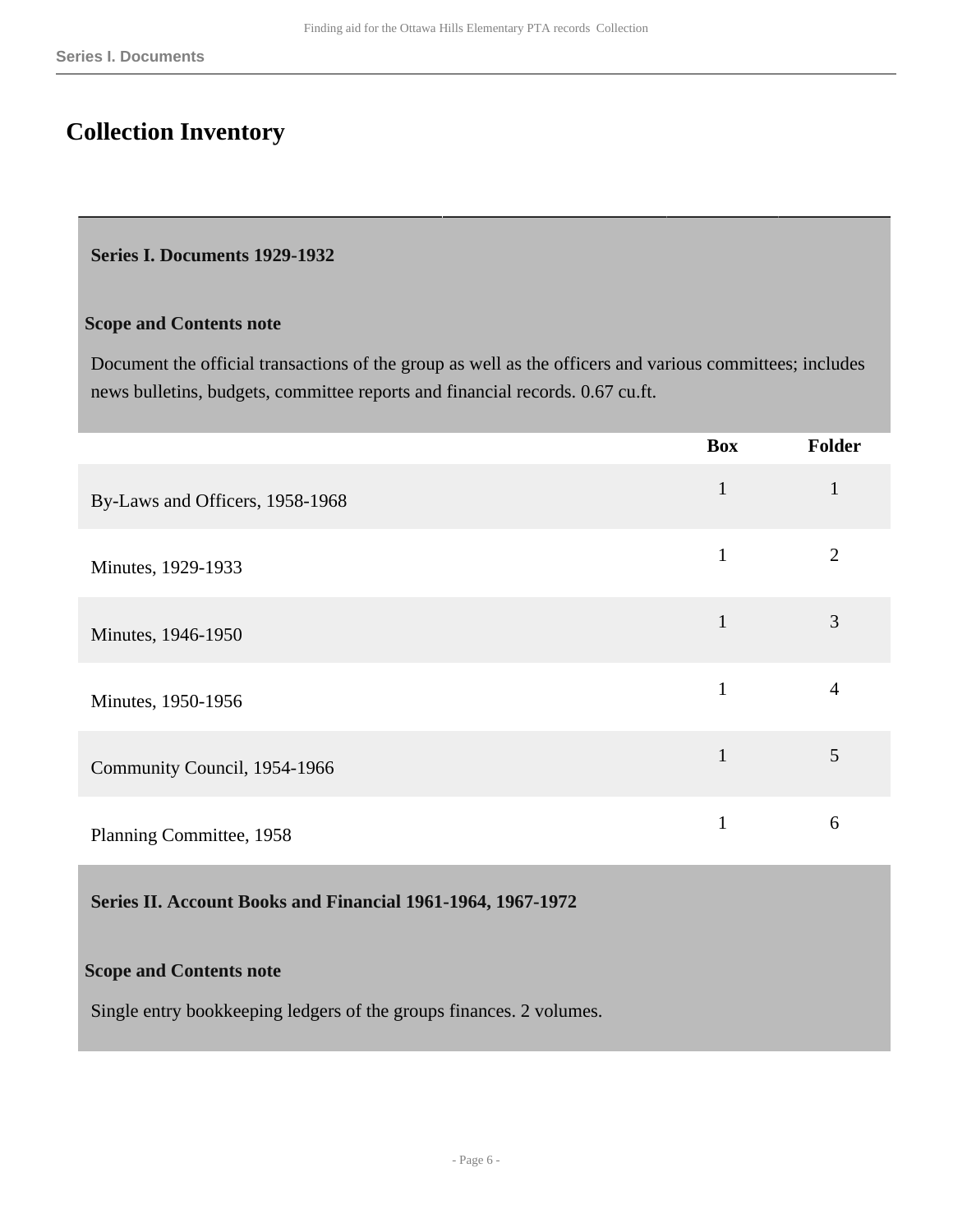|                                       | <b>Box</b>     | Folder         |
|---------------------------------------|----------------|----------------|
| Ledger, 1962-1970                     | $\mathbf{1}$   | 10             |
| Vol. 1. Account book, 1961-1964       | $\mathbf{1}$   | 12             |
|                                       | <b>Box</b>     | <b>Volume</b>  |
| Account book, 1967-1972. [unfoldered] | $\overline{2}$ | $\overline{2}$ |
|                                       | <b>Box</b>     | Folder         |
| Budgets, 1954-1974                    | $\overline{2}$ | $\mathbf{1}$   |
| Check stubs, 1960-1972                | $\overline{2}$ | $\overline{4}$ |

## <span id="page-6-0"></span>**Series III. Publications 1960-1979**

### **Scope and Contents note**

Included here are including holdings for the Bulletin from 1960s and 1970s. Also found is a school directory from 1969/1970.

<span id="page-6-1"></span>

|                                                            | <b>Box</b>     | Folder |
|------------------------------------------------------------|----------------|--------|
| Bulletins, 1960-1962                                       | $\overline{2}$ | 2      |
| Bulletins, 1970-1971, 1976, 1979                           | $\overline{2}$ | 3      |
| Ottawa Hills Elementary Family List, 1969-1970 [Directory] | 1              | 7      |
| <b>Series IV. Ephemera</b>                                 |                |        |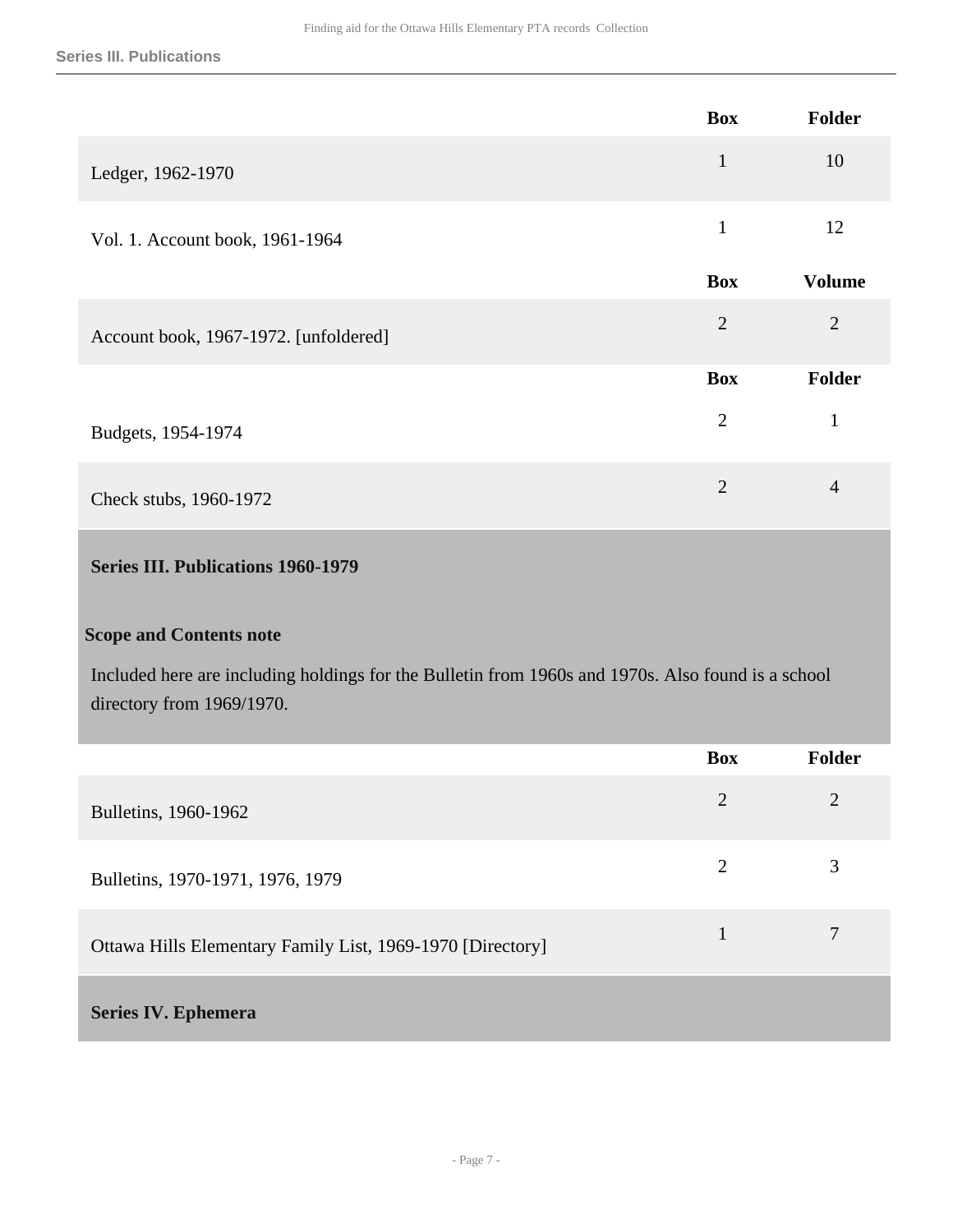#### **Scope and Contents note**

Included here are two disbound guide books, 1963-67, c.1980. Autographs of individual who visited the school, and of alumni who attend a reunion. 2 folders. Another folder contains certificate cards, flyers, and other miscellaneous materials, 1949-1969.

|                          | <b>Box</b> | Folder |
|--------------------------|------------|--------|
| Guest Books, 1963-1967   |            | 8      |
| Guest Books, ca. 1980    |            | 9      |
| Miscellaneous, 1949-1969 |            | 11     |

#### <span id="page-7-0"></span>**Series V. Photographs 1956-1959, 1963-1965**

#### **Scope and Contents note**

Six loose photos document the Clubs activities early 1960s. The remaining images are class or school photographs. Two loose items document the 6th grade classes in the later 1950s. Photos albums from 1963/1964 and 1964/1965 provide the official images taken of all classes and some organizations for the school that year.

### **Photographs (6, 5/9/2007)**

|                                                                | Box | Folder |
|----------------------------------------------------------------|-----|--------|
| Variety Show cast members. $(2 \, 8x10)$                       |     | 13     |
| Robert O. Kinsman, Mrs. Jack Davis, and Mrs. David Hoggerhyde. |     |        |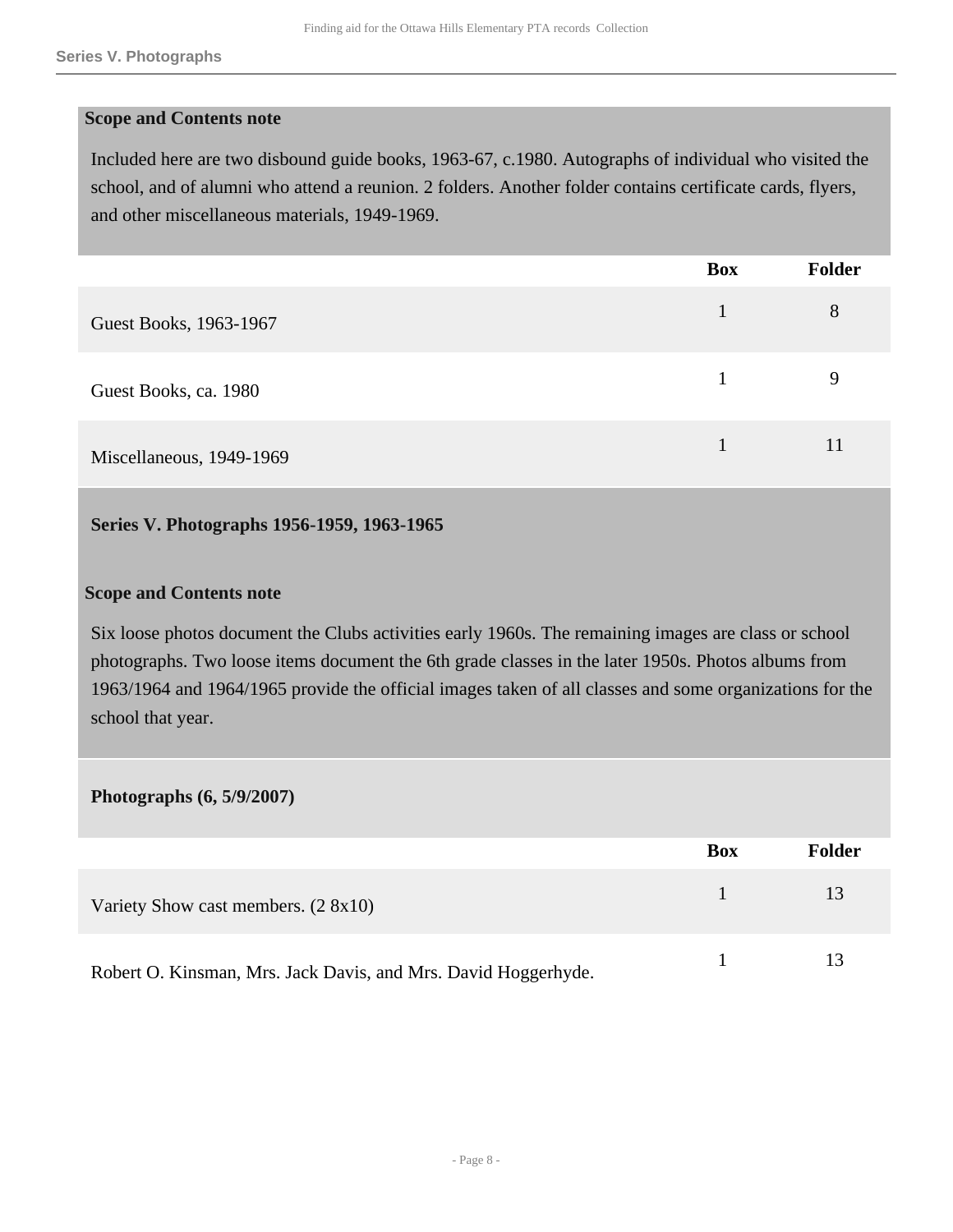**Sixth Grade Photographs (2 photos + student rosters)**

<span id="page-8-0"></span>

| Founders Day Picnic. Civil Auditorium? Bird's eye view. Robinson Studio<br>Photo. Feb. 16, 1960. (1 8x10) | $\mathbf{1}$ | 13               |
|-----------------------------------------------------------------------------------------------------------|--------------|------------------|
| Board Meeting, 1961 (3 color snapshots)                                                                   | $\mathbf{1}$ | 13               |
| Sixth Grade Photographs (2 photos + student rosters)                                                      |              |                  |
|                                                                                                           |              | <b>Box</b>       |
| 1955/1956 photo                                                                                           |              | $\tau$           |
| 1956/1957 roster only                                                                                     |              | $\boldsymbol{7}$ |
| 1957/1958 Photo and roster                                                                                |              | $\tau$           |
| 1958/1959 roster                                                                                          |              | $\tau$           |
| Albums of Class Photos, Kindergarten thru 6th Grade                                                       |              |                  |
|                                                                                                           |              | <b>Box</b>       |
| 1963-1964                                                                                                 |              | 7                |
| 1964-1965 (2 duplicate copies)                                                                            |              | $\tau$           |
| <b>Series VI. Scrapbooks</b>                                                                              |              |                  |
| <b>Scope and Contents note</b>                                                                            |              |                  |